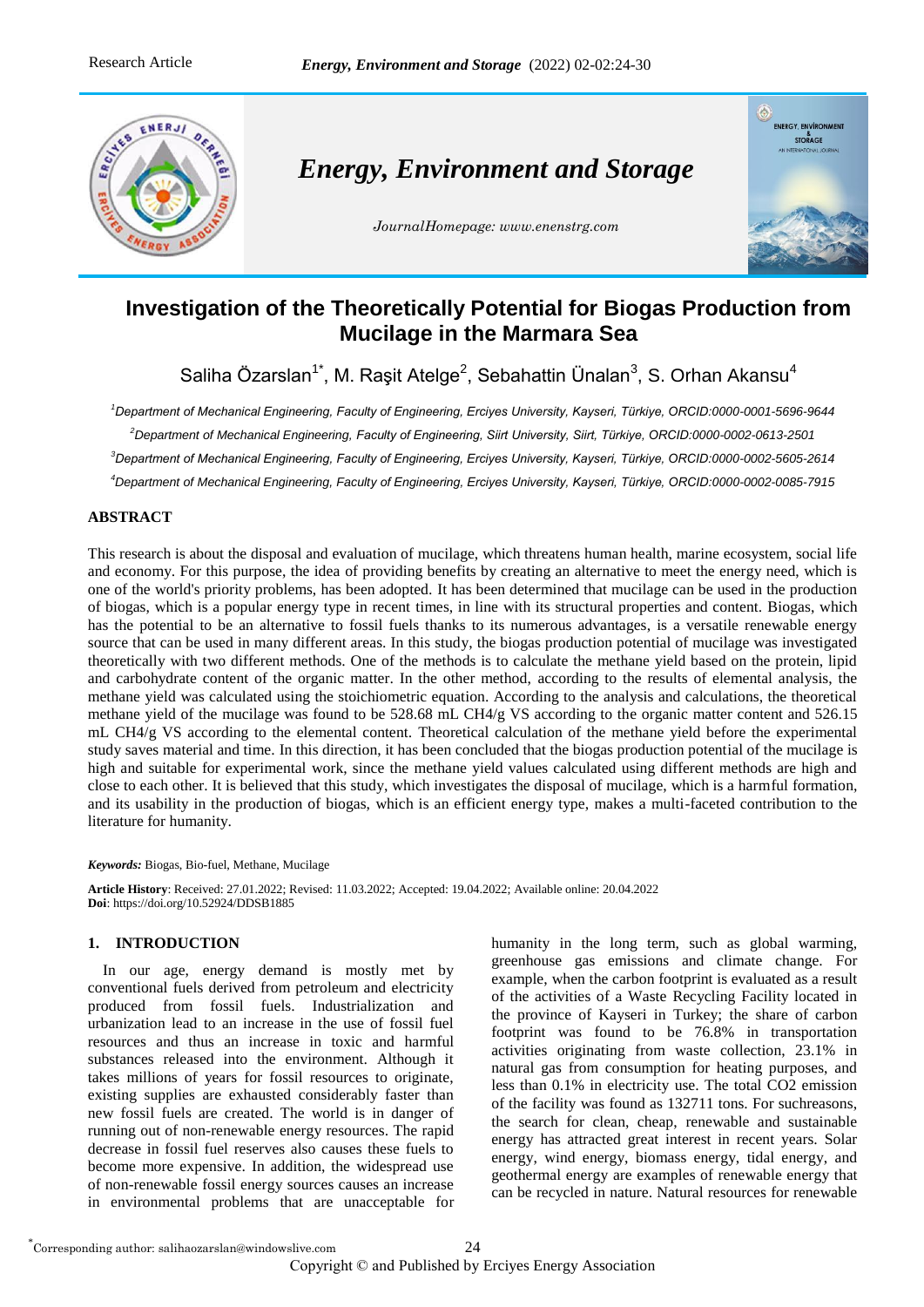energy are plentiful, inexhaustible, and good to the environment. One of the renewable energy types is biogas energy. Biogas has been a considerably more popular research issue in the last ten years as worldwide energy demand and environmental consciousness have increased[1-5].

Biogas is a versatile, renewable energy source that may be used to generate heat and power instead of traditional fossil fuels.This type of energy, which can also be used in electricity generation, also has the potential to be used as a gas fuel in the automotive industry.Biogas is obtained by the degradation of the biomass source with microorganisms under anaerobic conditions[6,7]. It mostly contains two main components, methane (CH4) and carbondioxide (CO2). However, other trace species are also present, such as hydrogen sulfide (H2S), hydrogen (H2), nitrogen (N2), ammonia (NH3), oxygen (O2) and carbon monoxide (CO). Water, dust particles, siloxanes, aromatic and halogenated chemicals are also found in ordinary biogas, although the concentrations of these trace components are quite small compared to methane and carbon dioxide power[8].The anaerobic digestion (AD) process consists of several successive biochemical steps. All of these biochemical steps are carried out by microorganisms in the environment. During the AD process, the waste of some microorganisms becomes a food source for other microorganisms. These biochemical steps consist of hydrolysis, acidification and methanogenic phases, respectively[9]. The methanogenic phase is the phase in which the production of CH4 gas occurs prominently. This phase is the last step of the reactions and stands out as the rate determining phase in some waste types. While the methanogenic phase is the ratedetermining step when the raw materials are easily degradable, the hydrolysis phase is the rate-determining step in raw materials with a complex structure [10].

General components of organic substances; can be listed as carbohydrates, protein, lipid and lignin. Hydrolysis is generally characterized as the breakdown of nutrients in water into small building blocks. Carbohydrates are hydrolyzed in a few hours, proteins and lipids in a few days, and lignin and lignocellulose in longer time [11]. Another disadvantage of raw materials with lignin and lignocellulose components is that the degradation process cannot be performed completely. The presence of non-biodegradable raw materials causes low CH4 yields and long processing times. Therefore, it is required to deconstruct the complex structures and slowly biodegradable components in the waste into small building blocks in order to improve the CH4 production. Examples of these slowly degrading components are lignocellulosic biomass. Some processing steps have been proposed to achieve high degradation of such biomass [12]. These steps are called preprocessing.

With the pretreatment stages, the waste components become easily biodegradable, thus reducing the most important disadvantage in AD processes [13]. In the literature, pretreatments are grouped into three groups: physical, chemical and biological. In addition, to reduce the effect and expense of biogas production, these pretreatments are administered concurrently or

sequentially with two or more pretreatments, referred to as combined pretreatments. In this case,oil extraction has been defined as a combined pretreatment in the literature and has been successfully applied to biomass (microalgae) grown in water [11].In the literature, there are comprehensive studies on biogas and methane production from a wide variety of organic wastes such as tea factory waste, brewed tea waste, orange pulp, grass, pond sludge mixed with apple, vegetable waste, fruit pulp waste, algae, cow dung, cow urine, wheat straw, water hyacinth and banana peels[14-22].

Mucilage can be defined as a slimy, sticky structure formed by the overgrowth of plant organisms called phytoplankton, the rise in sea temperature and the resulting increase in bacterial activities. In the literature review on mucilage, studies in different fields were identified. For example, with the use of remote sensing techniques, a system for detecting mucilage production in the Sea of Marmara has been devised. It has been demonstrated that mucilage production may be detected rapidly and accurately from satellite photos anywhere across the world using this new technology [23].In a study on the formation and structure of mucilage, it was determined that foam accumulation occurs in the North Sea's coastal waters every spring, on the sea surface and on the beaches under windy conditions. For this reason, a single phytoplanktonic species called Phaeocystis multiplied, causing the food chain to deteriorate and mucilage was observed [24]. Öztürk et al., on the other hand, examined the dispersion of mucilage in the Marmara Sea's water and determined that it reached the lower layer waters[25].

Giuliani et al. researched the effects of mucilage on other organisms in their study on mucilage formed in theTyrrhenian Sea in the Mediterranean[26]. Another study was carried out in the Mediterranean. Viruses in seawater containing mucilage were investigated to examine the mucilage's potential to host new microbial diversity and/or spread marine diseases. The development of mucilage in the Mediterranean has been connected to climate-related sea surface warming, according to the findings[27]. In some of the studies, the importance of bacteria in the mucilage phenomenon in the North Adriatic Sea, temporal dynamics of dissolved and particulate organic carbon, phytoplankton community structure, hypotheses and the relationships between mucilage events and climate variability were investigated [28-32]. Phytoplankton composition, environmental conditions and harmful algae growth production of mucilage in the Marmara Sea are also among the investigations [33,34]. In a study conducted on the shores of Büyükada in the Marmara Sea, the role of unicellular organisms in mucilage formation was investigated [35].

In addition, temporal changes in phytoplankton composition in the Northeast Marmara Sea, as well as changes in zooplankton population abundance and community structure, were explored [\[29,](#page-5-0)[30\]](#page-5-1). In another study, temporal changes in picoplanktonic Synechococcus (Cyanobacteria) abundance during a mucilage formation in Bandırma and Erdek Bays were investigated [\[31\]](#page-5-2). Additionally, the effects of the mucilage event on a fish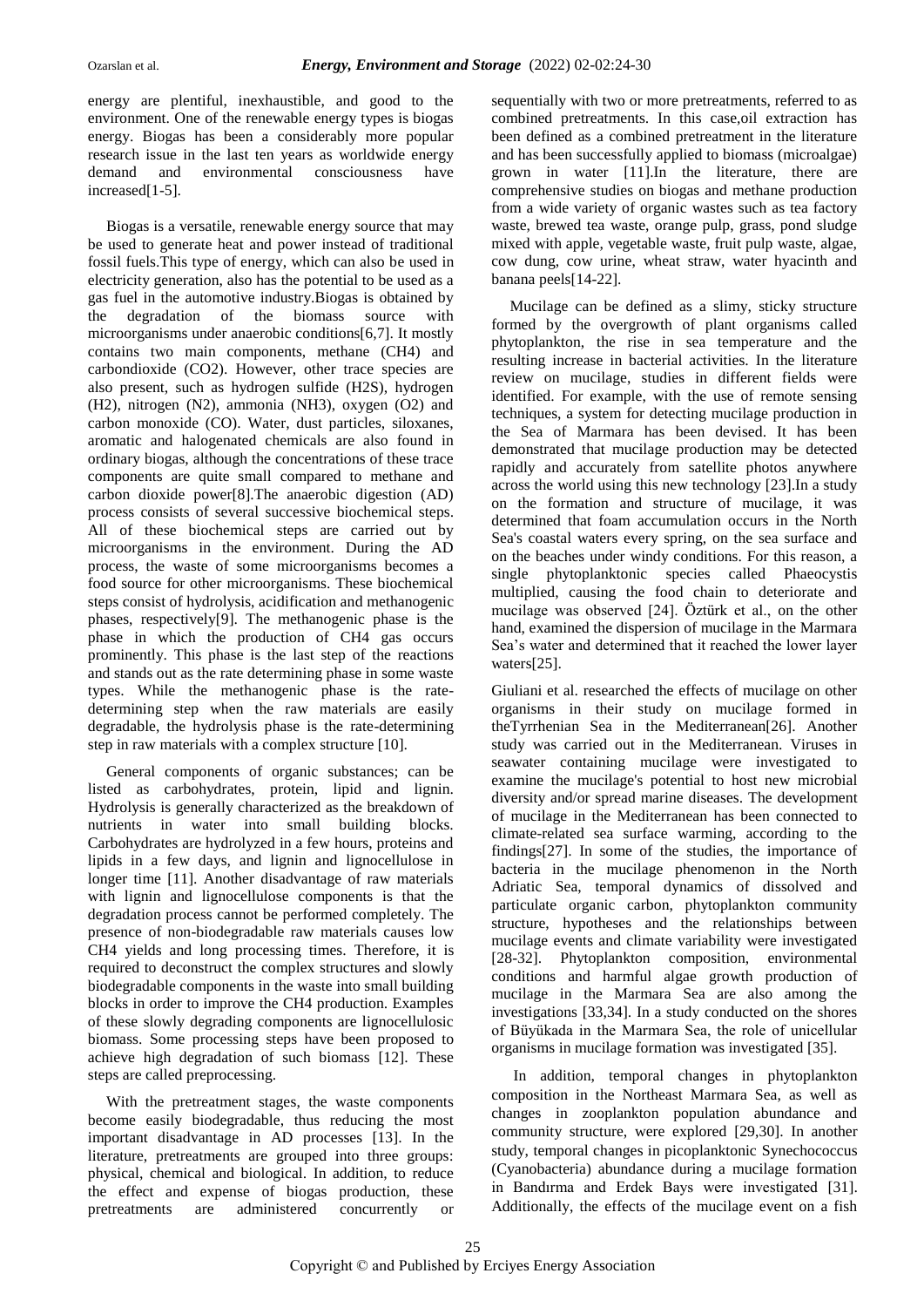species in the shallow waters of the Dardanelles and North Aegean Sea are among the researched subjects [\[32\]](#page-5-3). Another study was conducted on Cryptobenthic fish communities affected by the mucilage formation in the northeastern Aegean Sea [\[33\]](#page-6-0).Aslan et al. reported that in their study investigating the effect of mucilage on peraccharide communities, which have an important place in the marine ecosystem, negative results were revealed [\[34\]](#page-6-1).In the study of Caronni et al., the ecology of microalgae species that cause mucilage formation in the Western Mediterranean was investigated[\[35\]](#page-6-2).Furthermore, a study was conducted to research the effects of mucilage on ship operations in maritime and it was aimed to minimize the effects of mucilage [\[36\]](#page-6-3).In their study, Uflaz et al. investigated the large-scale mucilage event that consisted in the North Aegean Sea and the Dardanelles Strait in 2021 and investigated the effect of some benthic species on mass mortality[\[37\]](#page-6-4). As can be seen, studies on mucilage structure have focused on the causes of formation, its structure, and its effects on other living things and nature. No study has been found in the literature regarding the disposal of mucilage or its conversion into high value-added products.

As mentioned in the previous lines, biogas is considered as a clean energy type obtained from organic wastes by anaerobic digestion and can be an alternative to fossil fuels.Biogas is suitable for utilize in many different areas such as electricity production, domestic heating, automotive industry, purification and chemical industry.Carbon (C), hydrogen (H), oxygen (O), nitrogen (N) and sulphur (S) are important elements for biogas production[\[45,](#page-6-5)[46\]](#page-6-6).In addition, according to the information obtained from the literature, methane yields of biomass (microalgae) grown in water were found at a good level[\[47-50\]](#page-6-7).Based on these, this study aimed to obtain and dispose of a beneficial product from the environmentally harmful mucilage structure formed in the Marmara Sea in Türkiye. In this study, which aims to provide multi-faceted benefits, the potential of biogas production from the mucilage structure formed by the combination of many biological and chemical conditions in the seas was investigated. The theoretical potential of the mucilage structure for biogas production, which is such a useful energy type, has been investigated. It is thought that converting mucilage into biogas, which is a clean energy type, will make important contributions both in the field of energy production and in the disposal of mucilage, which is harmful to the environment.

With the help of an elemental analyser (Leco/TruSpec Micro model, USA), the C, H, O, N, and S contents of each substrate were determined. Theoretical biological

methane potential (mL  $CH<sub>4</sub>/g$  VS) was then estimated from elemental analysis findings  $(C_nH_aO_bN_c)$  offeedstocks using the stoichiometric equation (Eq. (2)) ( $BMP<sub>thatC</sub>$ )[\[51\]](#page-6-8).

Elemental analysis is the process of measuring certain elements in a sample. Elemental analysers work with a combustion reaction-based logic. With combustion at high temperatures (950-1300°C), organic matter containing C, H, N and S decomposes in pure oxygen environment and turns into gaseous compounds. As a result of combustion, carbon turns into  $CO<sub>2</sub>$  gas; hydrogen to H<sub>2</sub>O; nitrogen turns into  $N_2$  gas and finally sulfur into  $SO_2$  gas and the device reports the C, H, N, S amounts in the sample as percentages over these gases. The percentage of O other than these was calculated by subtracting the C, H, N, S percentages and the percentages of trace metals from the percentage. Experiments were carried out at Recep Tayyip Erdoğan University Central Research Laboratory Application and Research Center (Merlab) in Türkiye, using a TruSpec Micro brand device. The experiments were repeated three times, and the averages of the results were taken.

# **2. MATERIALS AND METHODS**

# *2.1 Determination of Protein, Lipid and Carbohydrate Percentages*

The amounts of organic waste components such as protein, lipid and carbohydrates affect the biogas and methane yield. Theoretically, 1014, 740 and 370 mL  $CH<sub>4</sub>/g$  VS methane can be produced from lipids, proteins and carbohydrates in the AD process, respectively [\[52\]](#page-6-9).In order to determine the theoretical biogas and methane yield of wastes, carbohydrate, protein and lipid ratios should be measured. Protein determination was determined by Kjeldahl protein method, lipid percentages were determined by Soxhlet method and ash determination was determined according to the method applied in VS calculation. Carbohydrates were obtained by adding other percentages and subtracting from 100.

#### *2.2 Determination of Theoretical Methane Yield*

It is possible to compute the theoretical methane yield by two different methods. In the first method, methane yield is calculated using protein, carbohydrate and lipid percentages and is shown in Equation (1)  $(BMP<sub>th0FC</sub>)$ . In the second method, the methane yield is calculated from the stoichiometric equation (Equation (2)) ( $BMP<sub>th</sub>_{\text{tAtC}}$ ). The n, a, b, c values in the stoichiometric equation were calculated according to the elemental analysis results of the samples  $(C_nH_aO_bN_c)[\underline{51}]$ .

 $BMP_{th0FC} = 415 \times Carbohydrate\% + 496 \times Protein\% + 1014 \times Lipid\%$  (1)

$$
BMP_{thAtC} = 22.4 \frac{\frac{n}{2} + \frac{a}{8} - \frac{b}{4} - 3c}{12n + a + 16b + 14c} \tag{2}
$$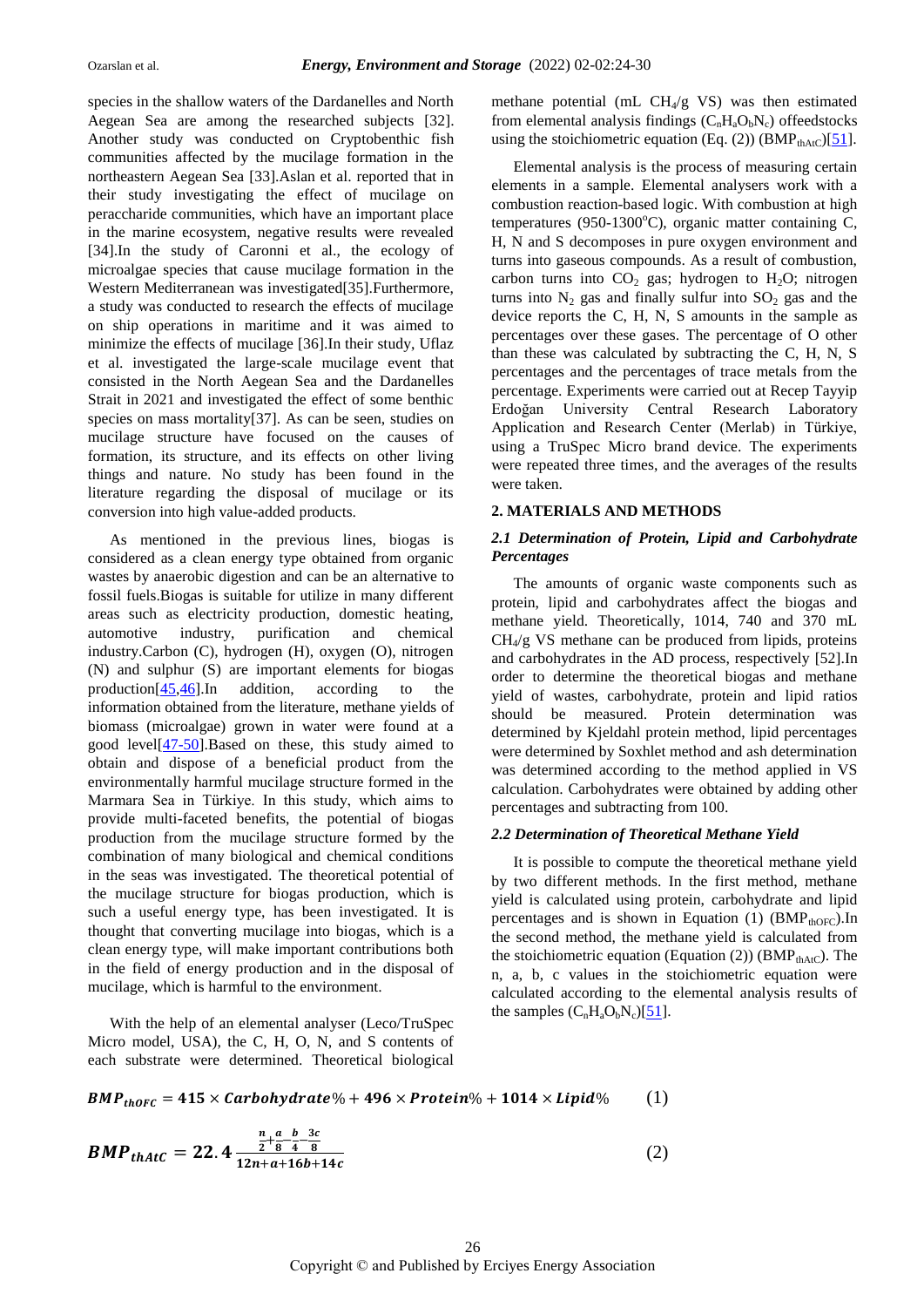## **3. RESULT AND DISCUSSION**

# *3.1 Determination of Protein, Lipid and Carbohydrate Percentages and Theoretical Methane Yield*

Table 2 shows the organic fraction composition analysis of mucilage and the theoretical methane yield computed with Equation 1 based on this. The protein, lipid, ash and carbohydrate percentages of the mucilage were measured as 2.7, 28, 18 and 51.3%, respectively. Accordingly, the methane yield was calculated as  $528.68$ mL CH<sub>4</sub>/g VS. This result is significant.

Nielfa et al.[\[53\]](#page-6-10)investigated the experimental and theoretical methane yield of samples obtained by mixing organic fraction municipal solid waste and biological sludge at different ratios. Theoretical methane yield of Codigestion 1 sample prepared at the ratio of 80/20 (organic fraction municipal solid/biological sludge % weight) was calculated as 506.3 ml CH $_4$ /g VS, according to the organic fraction composition. The experimental methane yield of the same sample was found as  $220.6 \pm 6$  ml CH<sub>4</sub>/g VS. In another study, Maya-Altamira et al.[\[54\]](#page-6-11) investigated the methane potential of food processing industry wastewater. The theoretical methane yield of the wastewater used in the production of peas was 0.49 STPl-CH $_4$ /gCOD and the experimental methane yield was 0.36 ± 0.05 STPl-CH4/gCOD, according to the organic fraction.

**Table 2** Protein, Lipid and Carbohydrate Content and Theoretical Methane Yield of Mucilage

|          | Protein $(\% )$ | $Lipid(\% )$ |      | Ash $(\%)$ Carbohydrate $(\%)$ BMP <sub>thOFC</sub> (mLCH <sub>4</sub> /gVS) |
|----------|-----------------|--------------|------|------------------------------------------------------------------------------|
| Mucilage | $\gamma$ $\tau$ | 28           | 51.3 | 528.68                                                                       |

#### *3.2 Determination of Theoretical Methane Yield by Elemental Analysis*

The elemental analysis consequencesbelong to the mucilage are shown in Table 3. In the structure of mucilage, the C ratio is 51.40%, the H ratio is 7%, the O ratio is 40.08%, the N ratio is 1.44% and the S ratio is 0.08%. Considering these data, the methane yield was calculated as  $526.15 \text{mL CH}_4/\text{g}$  VS by means of Equation 2.It is believed that the fact that the theoretical methane yields calculated by the organic fraction composition analysis and calculated with the stoichiometric equation according to the elemental analysis results are so close to each other increases the accuracy.

**Table 3** Theoretical Methane Yield of Mucilage based on Elemental Analysis

|                 |          |       |              | $C_nH_aO_bN_c$   |                   | $C_nH_aO_bN_cS_d$ |                   | $BMP_{th/AC}$ (mL $CH4/g$ VS) |                   |
|-----------------|----------|-------|--------------|------------------|-------------------|-------------------|-------------------|-------------------------------|-------------------|
| <b>Mucilage</b> |          |       |              | calculation      | integer<br>number | calculation       | integer<br>number | $C_nH_aO_bN_c$                | $C_nH_aO_bN_cS_d$ |
|                 | C(%)     | 51.40 | $\mathbf n$  | 4.28             | 42                | 4.28              | 1715              |                               |                   |
|                 | $H(\% )$ | 7.00  | a            | 6.95             | 68                | 6.95              | 2784              |                               |                   |
|                 | O(%)     | 40.08 | $\mathbf b$  | 2.51             | 24                | 2.51              | 1004              | 526.15                        | 525.59            |
|                 | N(%)     | 1.44  | $\mathbf{C}$ | 0.10             | 1                 | 0.10              | 41                |                               |                   |
|                 | S(%)     | 0.08  | d            | $\boldsymbol{0}$ | $\theta$          | $\theta$          | 1                 |                               |                   |

Aragón-Briceño et al.[\[55\]](#page-6-12) carried out a study to determine the effects of process conditions on the properties of hydrocoals and process waters during hydrothermal treatment of a wastewater digester, and the effects of the fate of nutrients such as nitrogen and phosphorus on methane yield.Boyle and Buswell equations were used to determine the theoretical methane yields of the hydrothermal products they used in their studies. When they compared the theoretical methane yields with the experimental data, they found that Boyle's equation was closer to the BMP values.For example, the methane yield

obtained in one of the experimental studies was 260.0 (mL of  $CH<sub>4</sub>/g$  of COD added), while the calculated theoretical value was  $271.6$  (mL of CH<sub>4</sub>/g COD). Nielfa et al.[\[53\]](#page-6-10), on the other hand, tried different methods, including elemental and organic fraction composition analyses, to calculate the theoretical methane production efficiency produced by digesting municipal solid waste and biological sludge together, and compared them with the experimental conclusions. For one of the models they created, the error percentage was 5 for the elemental composition and -3 for the organic fraction composition.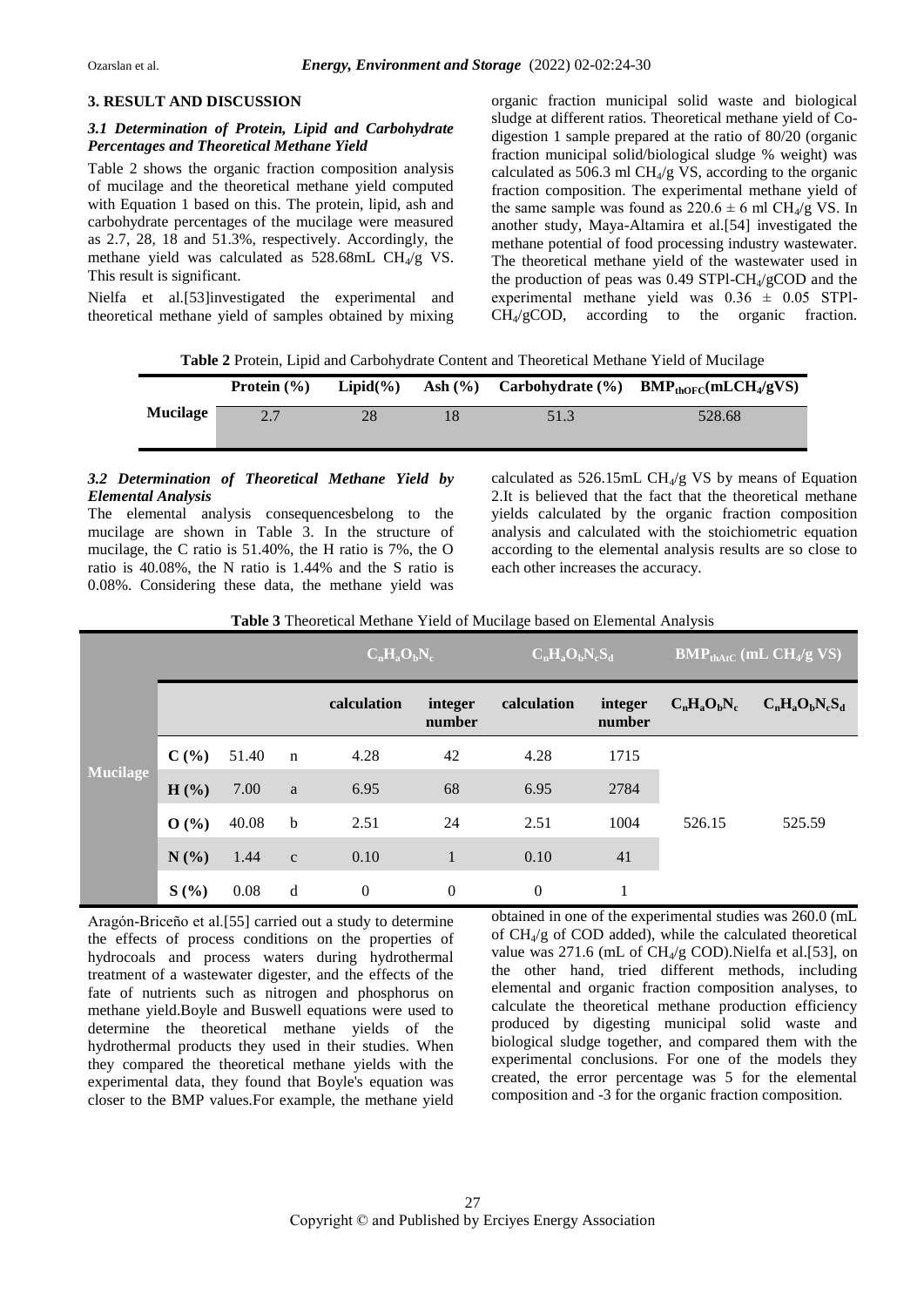| <b>Sample</b>                                                     | $BMP_{th, 4tC}$<br>mL CH <sub>4</sub> /g VS | $BMP_{thOFC}$<br>mL CH <sub>4</sub> /gVS | <b>Reference</b> |
|-------------------------------------------------------------------|---------------------------------------------|------------------------------------------|------------------|
| <b>Wastewater (Vegetable production: leek</b><br>and fried onion) | 340<br>(at STP conditions)                  | 300                                      | [54]             |
| Wastewater (Vegetable fats and oils)                              | 350                                         | 140                                      | [54]             |
| <b>Biological sludge</b>                                          | 333.9                                       | 338.2                                    | $[53]$           |
| Chlorella sp. algae                                               | 550                                         |                                          | [56]             |
| Nannochloropsis sp. algae                                         | 630                                         |                                          | [56]             |
| <b>Mucilage</b>                                                   | 526.15                                      | 528.68                                   | This study       |

**Table 4** Comparison of theoretical methane yields of studies in the literature

Maya-Altamira et al.[\[54\]](#page-6-11), in their study to evaluate the methane potential of food industry wastewater, suggested that estimating the theoretical methane yield based on atomic fractions is more precise than estimating based on organic composition. The reason for this, they claimed, was that the VS analytical results were less representative than the COD values. Bohutskyi et al.[\[56\]](#page-6-13) conducted a study on methane production from different algae strains. For example, in the experimental study in which T. weissflogii algae was used as the substrate, the methane yield was determined to be  $0.38 \pm 0.01$  L CH<sub>4</sub> (g VS)<sup>-1</sup>. The theoretically calculated yield is very close to this value  $(0.48 \text{ L CH}_4 \text{ (g VS)}^{-1})$ . In another study by Bird et al.[\[57\]](#page-6-14) using marine algae, the theoretical methane yield was given together with the experimental yield. For example, the difference between the theoretical and actual biochemical methane potential obtained from one of the Gracilaria spp. samples was determined as only  $0.02 \text{ (m}^3)$  $kg^{-1}$  V.S. added).

As can be seen from the examples, the theoretically calculated methane yield can be quite close to the actual yield. Calculating the methane yield with different methods using different data allows the prediction of possible scenarios and the verification of the result.In addition, the theoretical calculations made before the experimental studies save time and material. In this study, the methane yield of the mucilage material was calculated theoretically by two different methods. The fact that the results are very close to each other increases the probability of the experimental study to be successful. The high results also give a hint that experiments to produce methane from the mucilage structure will be successful as well as worth trying.

# **4. CONCLUSION**

In this study, theoretical methane yield of mucilage was investigated by using two different methods.In the first of these methods, the methane yield was calculated according to the protein, lipid and carbohydrate content of the mucilage. The protein percentage of the mucilage was 2.7, the lipid percentage was 28 and the carbohydrate percentage was 51.3.The methane yield calculated accordingly is 528.68 mL CH $\frac{1}{2}$ g VS. The second method used to calculate the theoretical methane yield is the method using elemental analysis results. According to the results of the elemental analysis of the mucilage, the percentages of C, H, O, and N are 51.4, 7, 40.08 and 1.44,

respectively. The methane yield calculated from these results is 526.15 mL CH $_4$ /g VS. When the theoretical methane yield calculated by the organic fraction composition analysis and the theoretical methane yield calculated with the stoichiometric equation according to the elemental analysis results are examined, it is seen that the use of mucilage for biogas production is quite promising in terms of energy production.

# **REFERENCES**

- [1] A. Pareek, R. Dom, J. Gupta, J. Chandran, V. Adepu, & P.H. Borse, Insights into renewable hydrogen energy: Recent advances and prospects*,Materials Science for Energy Technologies*, Vol. 3: pp. 319-327, 2020.
- [2] H. Wang, Z. Lei, X. Zhang, B. Zhou, & J. Peng, A review of deep learning for renewable energy forecasting*,Energy Conversion and Management*, Vol. 198: pp. 111799, 2019.
- [3] M. Atelge, D. Krisa, G. Kumar, C. Eskicioglu, D.D. Nguyen, S.W. Chang, A. Atabani, A.H. Al-Muhtaseb, & S. Unalan, Biogas production from organic waste: Recent progress and perspectives*,Waste and Biomass Valorization*, Vol. 11(3): pp. 1019-1040, 2020.
- [4] J. Olaleru, J. Kirui, F. Elegbeleye, & T. Aniyikaiye, Green technology: Solution to global climate change mitigation*,Energy, Environment, and Storage Journal*, Vol. 1(1): pp. 26-41, 2021.
- [5] N.F. Demirbas, Evaluation of carbon footprint in a waste recovery/recycle facility*,Energy, Environment, and Storage Journal*, Vol. 1(1): pp. 7-12, 2021.
- [6] N. Scarlat, J.-F. Dallemand, & F. Fahl, Biogas: Developments and perspectives in europe*,Renewable energy*, Vol. 129: pp. 457-472, 2018.
- [7] M. Atelge, A. Atabani, S. Abut, M. Kaya, C. Eskicioglu, G. Semaan, C. Lee, Y. Yildiz, S. Unalan, & R. Mohanasundaram, Anaerobic co-digestion of oilextracted spent coffee grounds with various wastes: Experimental and kinetic modeling studies*,Bioresource Technology*, Vol. 322: pp. 124470, 2021.
- [8] I.U. Khan, M.H.D. Othman, H. Hashim, T. Matsuura, A. Ismail, M. Rezaei-DashtArzhandi, & I.W. Azelee, Biogas as a renewable energy fuel–a review of biogas upgrading, utilisation and storage*,Energy Conversion and Management*, Vol. 150: pp. 277-294, 2017.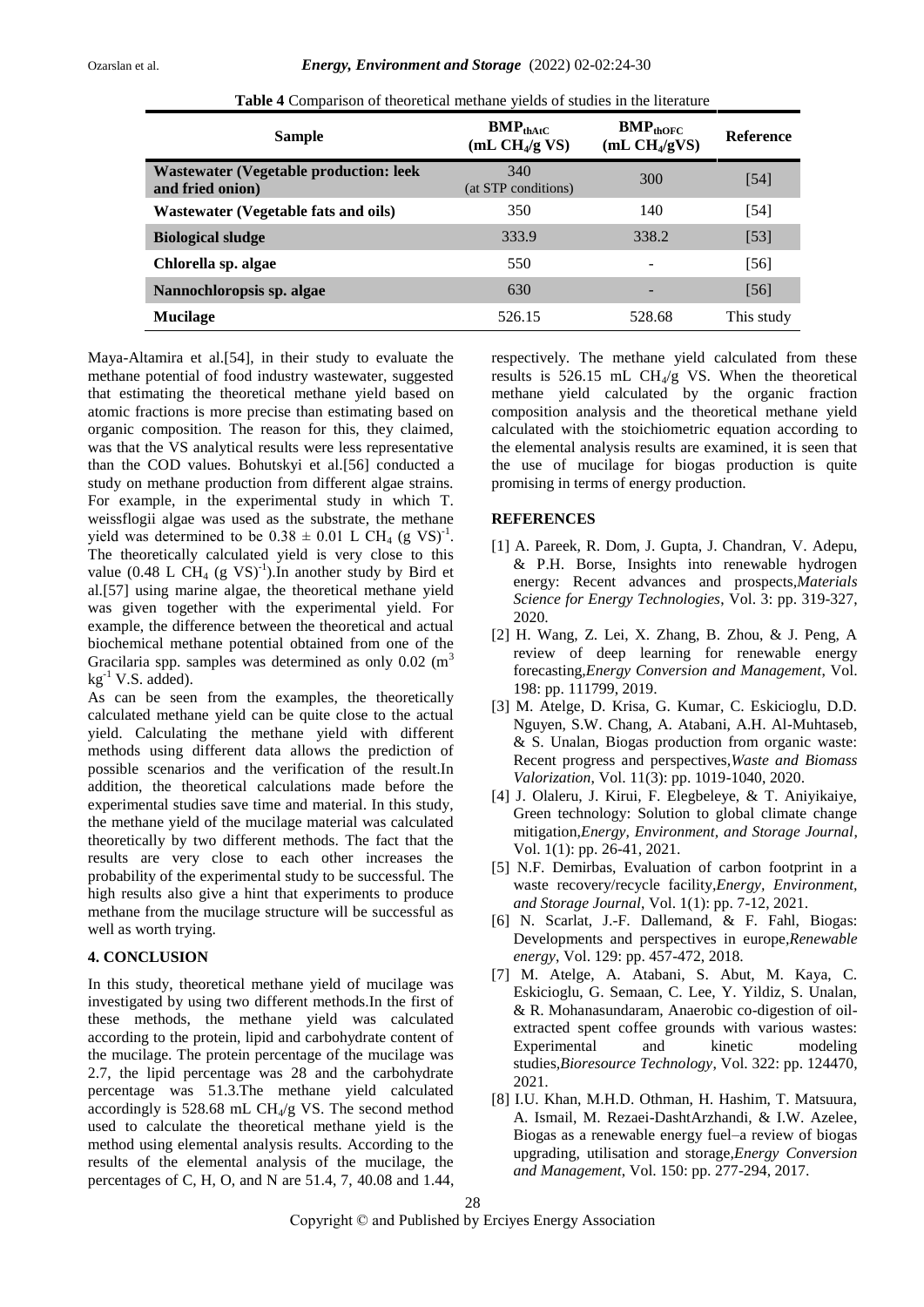- [9] R. Goswami, P. Chattopadhyay, A. Shome, S.N. Banerjee, A.K. Chakraborty, A.K. Mathew, & S. Chaudhury, An overview of physico-chemical mechanisms of biogas production by microbial communities: A step towards sustainable waste management*,3 Biotech*, Vol. 6(1): pp. 72, 2016.
- [10] F. Passos, V. Ortega, & A. Donoso-Bravo, Thermochemical pretreatment and anaerobic digestion of dairy cow manure: Experimental and economic evaluation*,Bioresource technology*, Vol. 227: pp. 239- 246, 2017.
- [11] M. Atelge, A. Atabani, J.R. Banu, D. Krisa, M. Kaya, C. Eskicioglu, G. Kumar, C. Lee, Y. Yildiz, & S. Unalan, A critical review of pretreatment technologies to enhance anaerobic digestion and energy recovery*,Fuel*, Vol. 270: pp. 117494, 2020.
- [12] R. Karki, W. Chuenchart, K. Surendra, S. Shrestha, L. Raskin, S. Sung, A. Hashimoto, & S.K. Khanal, Anaerobic co-digestion: Current status and perspectives*,Bioresource Technology*, Vol.: pp. 125001, 2021.
- [13] H. Şenol, Anaerobic digestion of hazelnut (corylus colurna) husks after alkaline pretreatment and determination of new important points in logistic model curves*,Bioresource technology*, Vol. 300: pp. 122660, 2020.
- [14] A. Lahbab, M. Djaafri, S. Kalloum, A. Benatiallah, M. Atelge, & A. Atabani, Co-digestion of vegetable peel with cow dung without external inoculum for biogas production: Experimental and a new modelling test in a batch mode*,Fuel*, Vol. 306: pp. 121627, 2021.
- [15] S. Özarslan, S. Abut, M. Atelge, M. Kaya, & S. Unalan, Modeling and simulation of co-digestion performance with artificial neural network for prediction of methane production from tea factory waste with co-substrate of spent tea waste*,Fuel*, Vol. 306: pp. 121715, 2021.
- [16] R. Atelge, Co-digestion of orange pulp and cattle manure with different c/n ratios and a new modeling of biogas production*,Karadeniz Fen Bilimleri Dergisi*, Vol. 11(2): pp. 557-569,
- [17] C. Rodriguez, A. Alaswad, K. Benyounis, & A.G. Olabi, Pretreatment techniques used in biogas production from grass*,Renewable and sustainable energy reviews*, Vol. 68: pp. 1193-1204, 2017.
- [18] S. Sandhu and R. Kaushal, Anaerobic co-digestion of food wastes, algae, pond sludge and cow dung for biogas yield enhancement as a potent approach to reduce carbon footprints*,Australian Journal of Mechanical Engineering*, Vol.: pp. 1-20, 2022.
- [19] R. Baitha and R. Kaushal, Experimental and numerical study of biogas, methane and carbon dioxide produced by pre-treated wheat straw and pre-digested cow dung*,International Journal of Sustainable Engineering*, Vol. 12(4): pp. 240-247, 2019.
- [20] R. Kaushal and R. Baitha, Biogas and methane yield enhancement using graphene oxide nanoparticles and ca (oh) 2 pre-treatment in anaerobic digestion*,International Journal of Ambient Energy*, Vol. 42(6): pp. 618-625, 2021.
- [21] R. Baitha and R. Kaushal, Numerical and experimental study of biogas, methane and carbon dioxide produced by pre-treated slurry*,International Journal of Ambient Energy*, Vol. 41(2): pp. 198-204, 2020.
- [22] V.B. Barua, V. Rathore, & A.S. Kalamdhad, Anaerobic co-digestion of water hyacinth and banana peels with and without thermal pretreatment*,Renewable Energy*, Vol. 134: pp. 103- 112, 2019.
- [23] A. Uğur, O.S. Yılmaz, M. Çelen, A.M. Ateş, F. Gülgen, & F.B. Şanlı, Determination of mucilage in the sea of marmara using remote sensing techniques with google earth engine*,International Journal of Environment and Geoinformatics*, Vol. 8(4): pp. 423- 434, 2021.
- [24] C. Lancelot, The mucilage phenomenon in the continental coastal waters of the north sea*,Science of the total environment*, Vol. 165(1-3): pp. 83-102, 1995.
- [25] İ.D. Öztürk, S. Mutlu, G. Kaman, F.B. Partal, A. Demirtaş, S. Çağlar, E. Kuzyaka, H. Altıok, & D. Ediger, Vertical distribution of mucilage typology in the water column after a massive mucilage formation in the surface waters of the sea of marmara*,Journal of the Black Sea/Mediterranean Environment*, Vol. 27(2), 2021.
- [26] S. Giuliani, C.V. Lamberti, C. Sonni, & D. Pellegrini, Mucilage impact on gorgonians in the tyrrhenian sea*,Science of the Total Environment*, Vol. 353(1-3): pp. 340-349, 2005.
- [27] R. Danovaro, S. Fonda Umani, & A. Pusceddu, Climate change and the potential spreading of marine mucilage and microbial pathogens in the mediterranean sea*,PLoS One*, Vol. 4(9): pp. e7006, 2009.
- [28] F. Azam and E. Funari, Significance of bacteria in the mucilage phenomenon in the northern adriatic sea*,Annali dell'Istituto superiore di sanità*, Vol. 35(3): pp. 411-419, 1999.
- <span id="page-5-0"></span>[29] M. Giani, F. Savelli, D. Berto, V. Zangrando, B. Ćosović, & V. Vojvodić, Temporal dynamics of dissolved and particulate organic carbon in the northern adriatic sea in relation to the mucilage events*,Science of the Total Environment*, Vol. 353(1- 3): pp. 126-138, 2005.
- <span id="page-5-1"></span>[30] C. Totti, M. Cangini, C. Ferrari, R. Kraus, M. Pompei, A. Pugnetti, T. Romagnoli, S. Vanucci, & G. Socal, Phytoplankton size-distribution and community structure in relation to mucilage occurrence in the northern adriatic sea*,Science of the Total Environment*, Vol. 353(1-3): pp. 204-217, 2005.
- <span id="page-5-2"></span>[31] D. Degobbis, A. Malej, & S.F. Umani, The mucilage phenomenon in the northern adriatic sea. A critical review of the present scientific hypotheses*,Annali dell'Istituto superiore di sanità*, Vol. 35(3): pp. 373- 381, 1999.
- <span id="page-5-3"></span>[32] M. Deserti, C. Cacciamani, J. Chiggiato, A. Rinaldi, & C.R. Ferrari, Relationships between northern adriatic sea mucilage events and climate variability*,Science of the total environment*, Vol. 353(1-3): pp. 82-88, 2005.